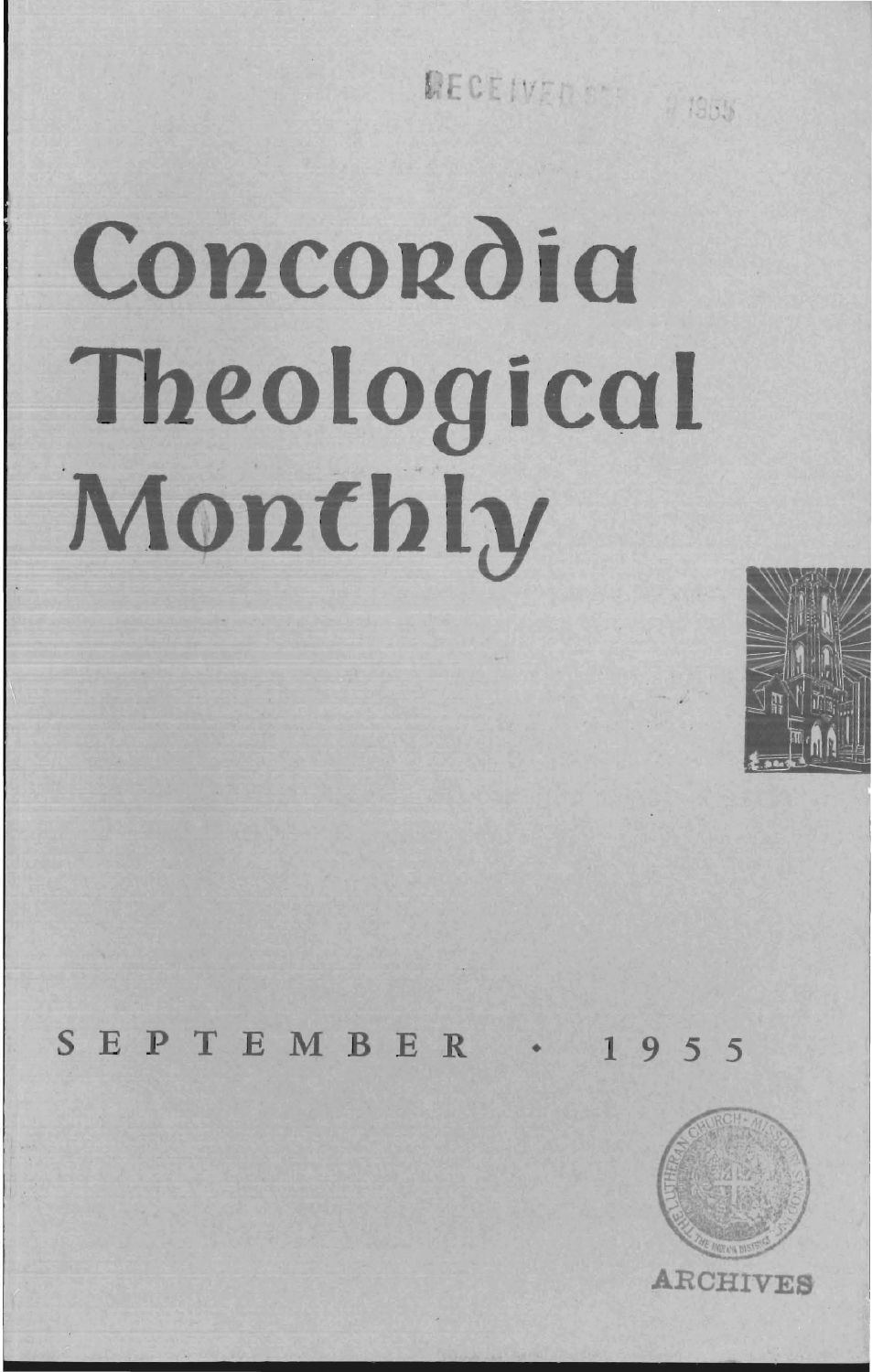## Roman Catholic Child Welfare in the United States

By L. W. SPITZ

EDITORIAL NOTE. Walter P. Schoenfuhs, fellow at Concordia Seminary, St. Louis, prepared a study of Roman Catholic charities. This brief review covers a portion of that study. Thanks are due to the publishers of the books which have been quoted but especially also to Fathers John F. Cronin, S. S., and A. H. Scheller, S.]., for the use of their personal notes.

NOMAN CATHOLIC child welfare is concerned with the depend-<br>ent child, including the delinquent child, which for one reason or another has gone wrong. Roman Catholic social workers recognize the change that has taken place from the days when education was the distinctive function of the home - first, on the mother's knee, and then beside the father in the fieldsto the present time, when this function has largely been institutionalized and schools for the most part exercise this responsibility. This means that professional educators must take the place of the parents in the education of the child. Since an education without religion presents its own peculiar problems, the church must step in to supply that factor. Roman Catholics find cause for alarm in our system of public education, which is handicapped by a legal inability to inculcate virtue or the basis of objective moral standards and belief in a personal God. This concern not only motivates their support of an extensive school system, conducted on all levels of education, from the elementary school to the university, but also inspires their zeal for the care of dependent and delinquent children.

The history of Roman Catholic care for dependent children in the United States may be divided into four periods: (a) that which preceded 1840; (b) the period between 1840 and the Civil War; (c) the postwar period; (d) the modern period, beginning in 1898. Before 1840 there were sixteen Roman Catholic institutions for dependent or neglected children. In 1729 the Ursuline Sisters established the first institution for such children in New Orleans. This institution is recognized by Roman Catholic social workers as the first special institution of any sort for dependent children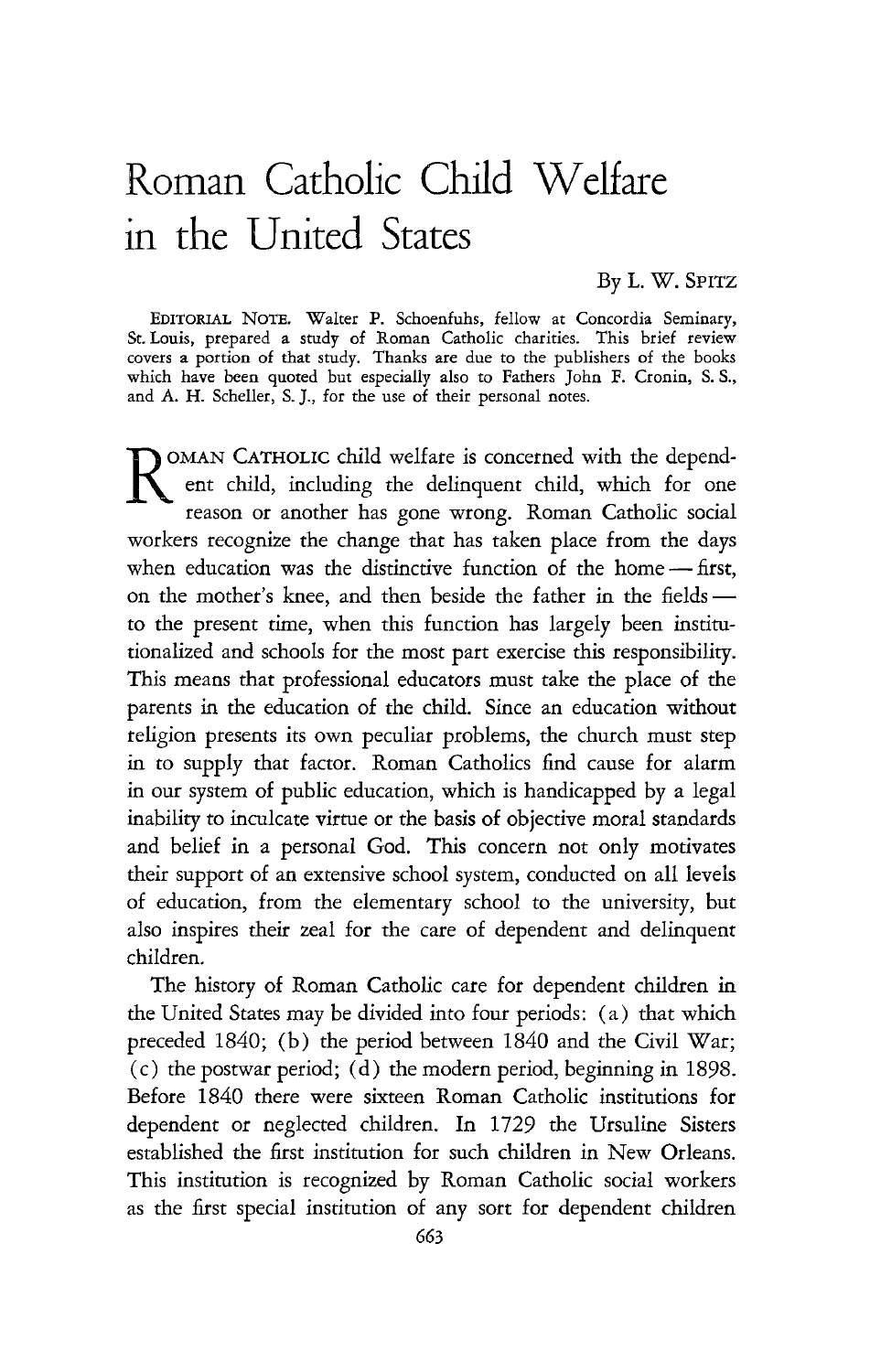in the territory of the present United States. A massacre of the whites by the Natchez Indians had left many orphans in Louisiana. Soon after 1805 the Visitation Convent at Georgetown, D. c., was caring for orphan girls, as were Mother Seton's Sisters of Charity at Emmitsburg, Md., in 1809. About that time the Sisters of Charity in Philadelphia and New York and the Sisters of Loretto and the Sisters of Charity of Nazareth in Kentucky established schools for the care of orphans and poor children. The following decade the Sisters of St. Dominic engaged in the same work in Kentucky, and the Sulpician Father Joubert, the "Apostle of the Colored Catholics in America," worked in Baltimore among the poor colored children from San Domingo. This work resulted in the founding of a colored religious community, the Oblate Sisters of Providence, in 1829. During the same decade the Sisters of Charity opened up orphanages in Baltimore, St. Louis, and Cincinnati as well.<sup>1</sup>

During this early period of Roman Catholic charities, ending in 1840, the work of education and charity went hand in hand. The greatest need and first objective of the foundations made in this period was religious education; the care of dependent children was merely incidental. The number of homeless children was small, since most of them could be adopted by friends or relatives. As a result the Sisters were usually able to support the orphans from the earnings derived from pay pupils.

After 1840 the arrival of large numbers of Irish and German immigrants necessitated greater attention to the care of dependent children, particularly in view of the many children who were left orphans by the epidemics of Asiatic cholera and yellow fever. The challenge of this situation was met by both Roman Catholics and Protestants in the establishment of private orphan asylums. Several states already operated juvenile reformatories, but separate state institutions for dependent children did not come in till after 1860.2

After the Civil War, Roman Catholic institutions for children grew up rapidly with the aid of public grants. The states had various ways of caring for dependent children, but no state was able to care for all its needy children, and private agencies continued to play an important part in the child-care program everywhere. In some states public funds were devoted to the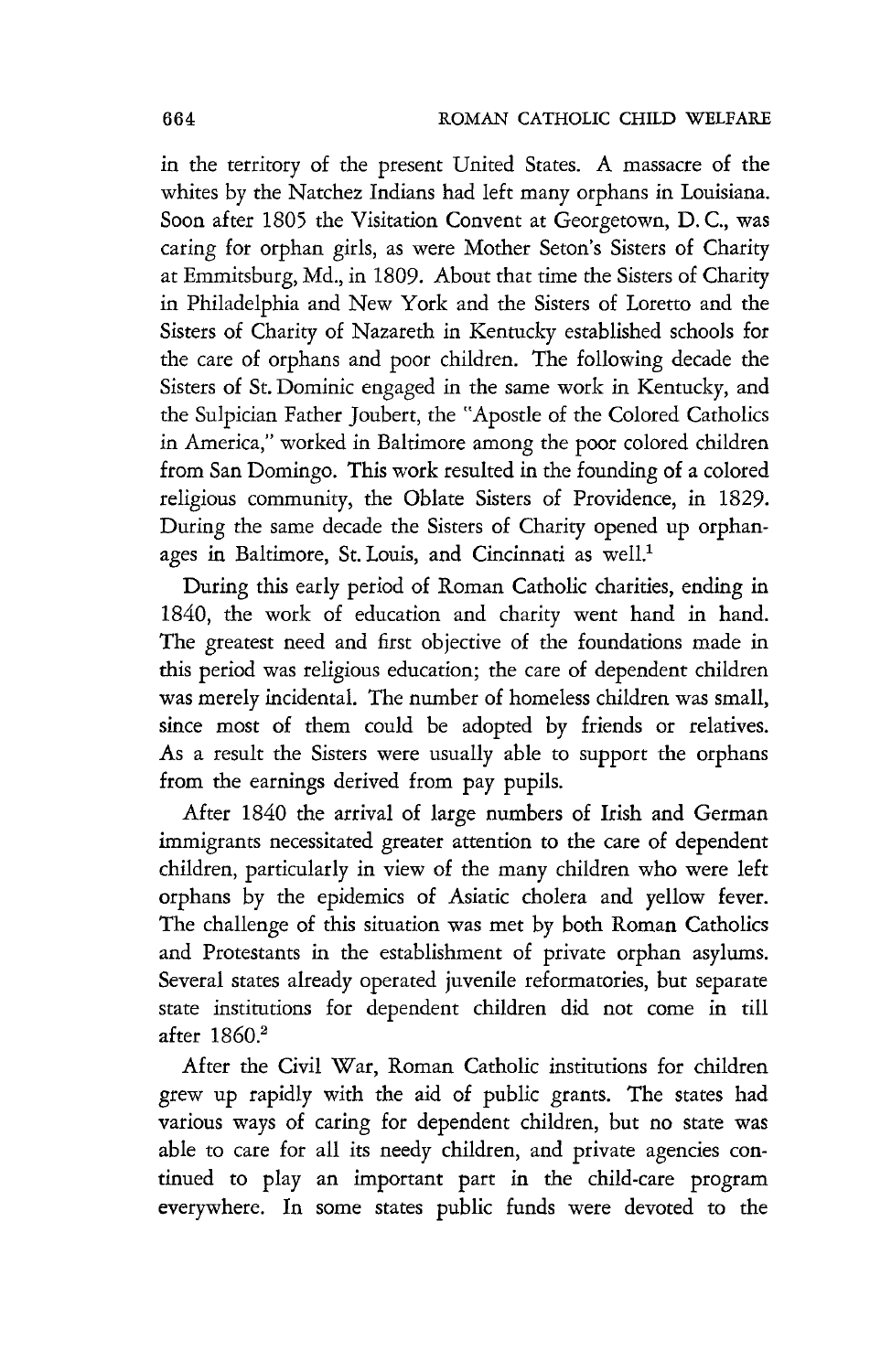support of such agencies. Protestants viewed the state support of Roman Catholic institutions with alarm, fearing an eventual union of the Roman Catholic Church with the state.<sup>3</sup>

The new method of child care which marks the modern period, beginning with 1898, was inaugurated by the placing-out policy. The New York Children's Aid Society began to experiment with this method in 1853. After 1885 most public and church-related agencies introduced this method. Roman Catholics feared the loss of children to their faith if the children were placed in Protestant homes. Accordingly, in 1898, a group of laymen, members of the St. Vincent de Paul Society, organized the Catholic Home Finding Bureau of New York and arranged with Vincentians and church authorities in the Middle West for suitable Roman Catholic homes for the children that were now overcrowding New York institutions. The St. Vincent de Paul Society of Baltimore went a step further and set a new pattern for American Roman Catholic charities by putting all Catholic social work on a unified, city-wide basis rather than on an independent parochial and religious-community basis. These efforts at co-ordination were quickly copied in other cities. In 1910 the National Conference of Catholic Charities was formed, closely followed by the establishment of diocesan bureaus of charities providing the necessary leadership, which enabled Roman Catholic workers in every field of charities to utilize the best of the technique of modern social work. At the present time the technique of social work is basically very much the same among both Roman Catholics and non-Roman Catholics.<sup>4</sup> Social workers today assume that both the institution and the foster home are necessary parts of any well-rounded system of child care.

The problem child receives particular attention on the part of Roman Catholic charities. This phase of child welfare brings the social workers into close contact with juvenile courts. Roman Catholic social workers raise the legitimate question in connection with the juvenile court: "What right has the state to interfere with the rights of parents in the care of their children?" They answer this question correctly by insisting that the state has rights both affecting the family as a unit and affecting individual members of the family, but that these rights exist only when the family fails to function properly.<sup>5</sup> The question, however, remains: Where may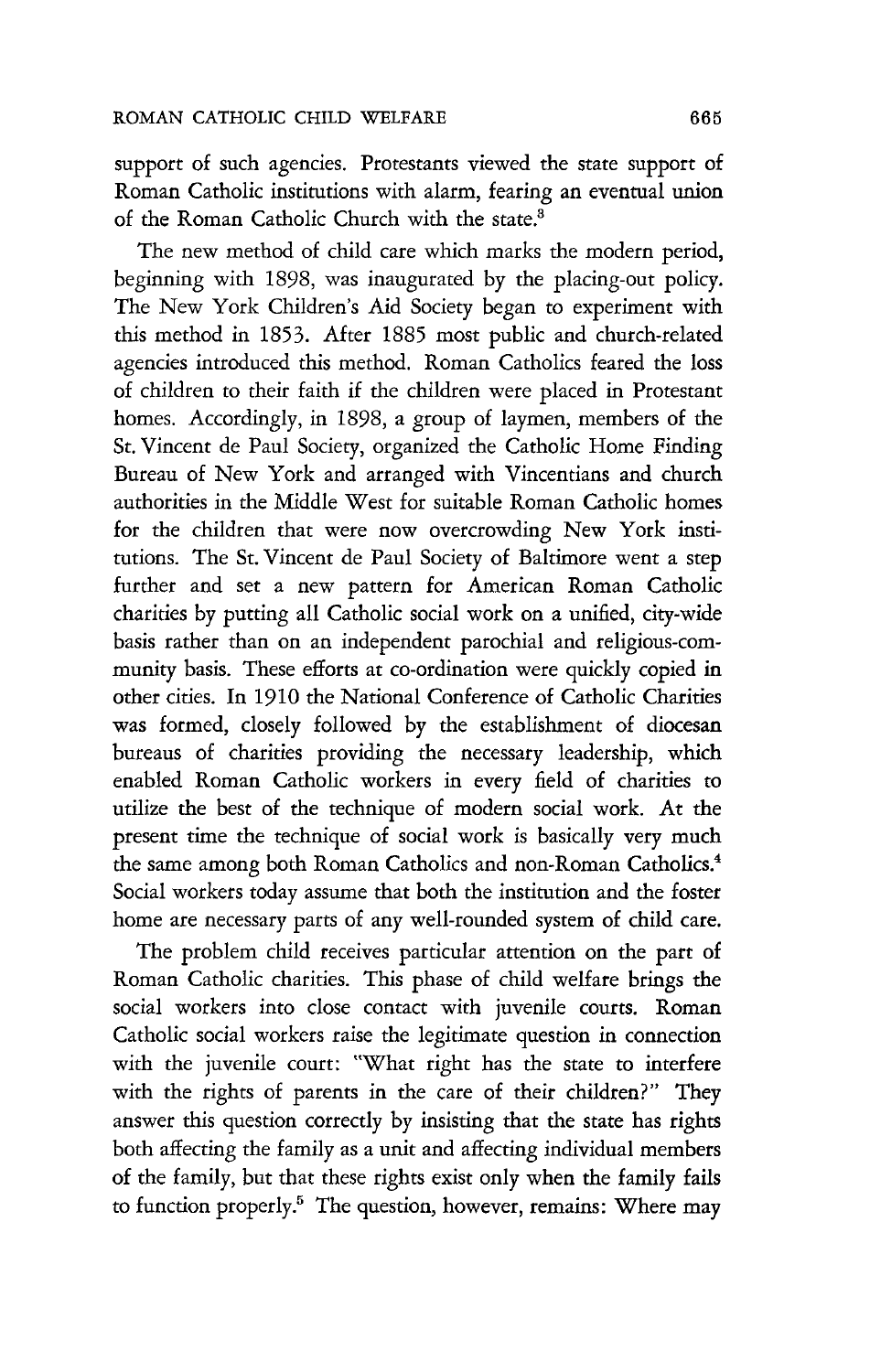the most adequate treatment for problems of children be found? The juvenile court is only one of the many agencies assuming a certain amount of responsibility for children. The schools, churches, private child-welfare societies, public welfare departments, and other resources in the community are likewise interested in the welfare and adjustment of children. At this point religious education enters as an important factor in reclaiming delinquents. As it does so, the responsibility of the church becomes correspondingly apparent. Murray and Flynn explain:

If there is any argument at all for parochial schools, religious vacation schools, and other forms of religious education for the normal child living in his own home - and non-Catholics in increasing numbers are coming to admit the wisdom of the Catholic viewpoint on this subject—the case is doubly strong for the religious education of children who have been committed to an institution for delinquency. Although unfortunately some modern social workers are infected with the idea that "goodness without God" is possible not merely in the "minor moralities" which differ very little from good manners but in the more vital relationships of life as well, most of those who have come in direct contact with children in institutions feel that religious and ethical training is absolutely essential.<sup>6</sup>

Since the state is handicapped in supplying the necessary religious instruction, the church must step in. Thus many Roman Catholic institutions have developed in the United States, receiving in most instances public aid for Catholic children committed to their care by the courts.

The House of the Good Shepherd for girls is one of the bestknown and most widely distributed private institutions of this type. The Sisters of Our Lady of Charity of the Good Shepherd, or the Good Shepherd Sisters, came to this country from France. Ever since their arrival here the Sisters of the Good Shepherd have confined their efforts solely to work with delinquent or predelinquent girls. In 1930 they operated forty-four homes and a branch of the community; the Sisters of Our Lady of Charity of Refuge operated eleven similar institutions.7 A particular feature of the religious program of the Good Shepherd Sisters is the department of Magdalens. This consists of women who, after showing evidence of perseverance during a period of at least three years, express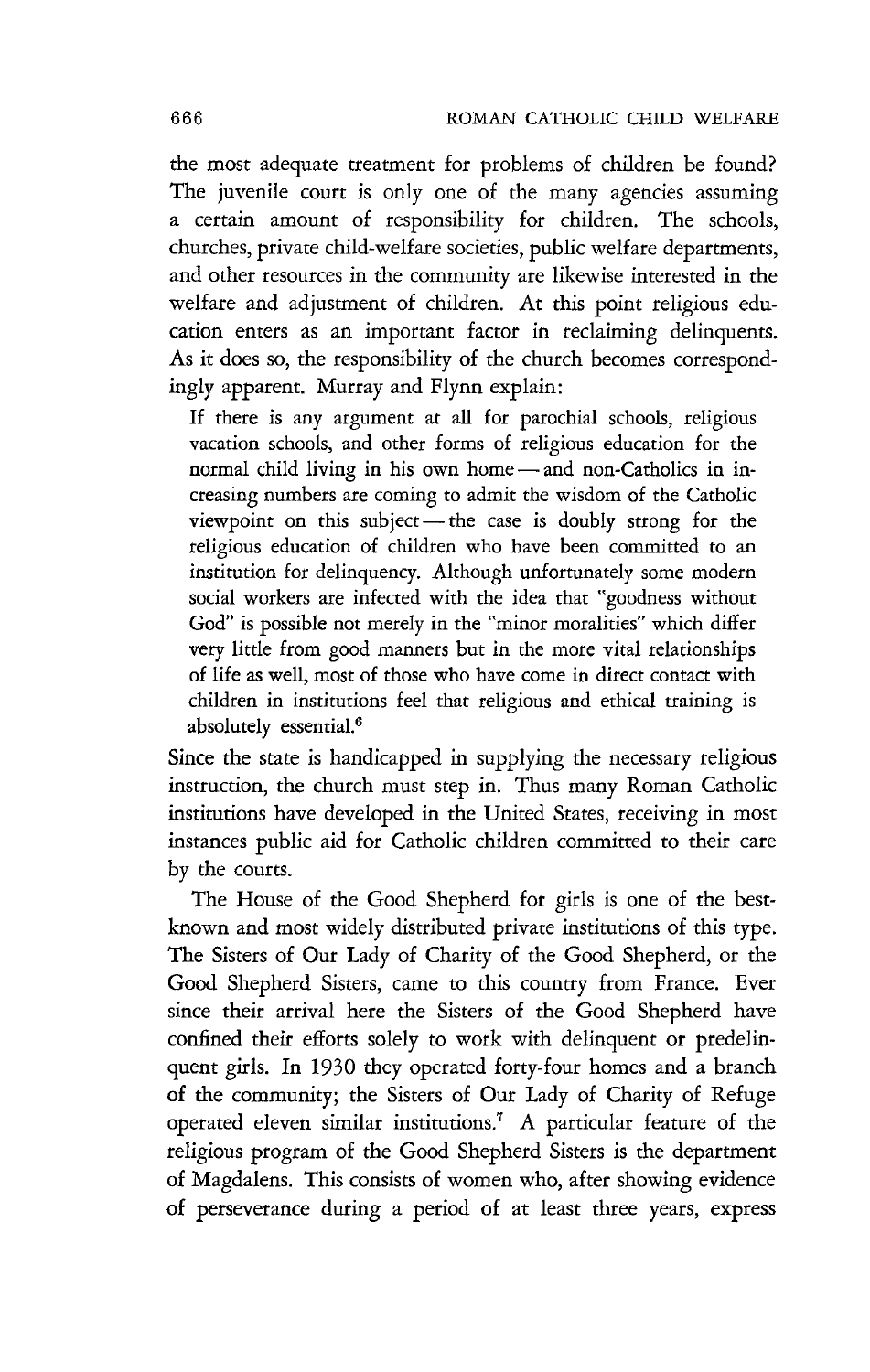a wish to take vows and remain for life in the institution, living according to the rule of St. Theresa. The Magdalens, remaining to help the Sisters with younger unfortunates, serve as examples to the newcomer trying to mend her ways.<sup>8</sup>

In the area of recreation three activities are especially noteworthy. The Columbian Squires program, sponsored by the Knights of Columbus, the Catholic Youth Organization, commonly called the C. Y. 0., and the Youth Bureau established by the American Hierarchy. The Columbian Squires have a program offering varied spiritual, cultural, physical, and civic objectives for boys of highschool age. An important contribution of the Squires program is its stress on trained leadership. The education and training of leaders is one of the functions of the Boy Life Bureau, which sponsors six-day intensive training courses at strategic points during each summer. At these institutes adult leaders are given guidance in meeting the problems of youth of all ages, although stress is placed on work with boys in their teens.9

The Catholic Youth Organization, developed in many parts of the United States, is not a program as such, but it is an organization designed to co-ordinate, integrate, and stimulate parish and youth programs. It does not replace, but furthers, the work of sodalities and parish clubs. Although the athletic side has been widely publicized, the work of the organization in its best form includes many cultural and spiritual activities as well.<sup>10</sup>

The National Catholic Welfare Conference maintains a Youth Bureau to serve as a fact-finding agency in the whole field of youth work. Though of rather recent origin, it has already assisted in the establishment of several diocesan programs for boys and girls; it works in close co-operation with the National Council of Catholic Men and the National Council of Catholic Women. The Youth Bureau, located in Washington, D. c., *is* able to keep in close touch with legislation and with agencies affecting youth and to serve as a source of information concerning the organization of various youth programs.

Other youth programs of various recreational and cultural groups include such diverse activities as the Sodality Movement, the Junior Holy Name, the Catholic Boys' Brigade, and activities shared with non-Roman Catholic groups, such as the Y. M. C. A. and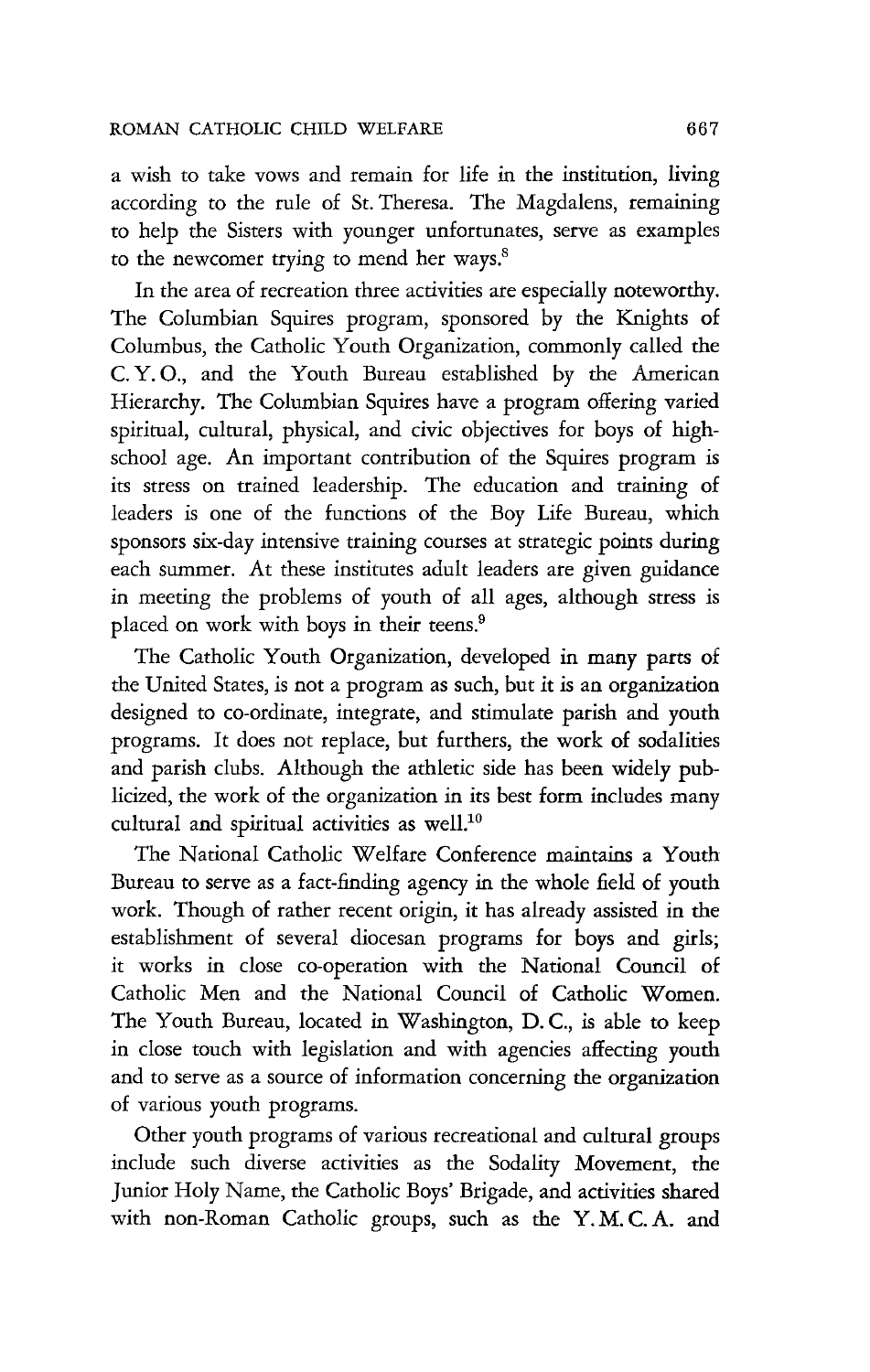Y. W. C. A. programs, the Boy Scouts, the Girl Scours, and the Camp Fire Girls.<sup>11</sup>

The *National Catholic Almanac* supplies detailed information regarding various Roman Catholic charities in the United States. The current issue holds that the most significant feature of the Catholic Charities program in recent years has been the development of central diocesan agencies, of which there are now 273 diocesan and branch agencies in the United States. These represent the official interest of 109 dioceses in Roman Catholic charities and are listed under the respective archdioceses and dioceses in *The Official Catholic Directory,* issued annually. Diocesan social services include such activities as counseling in marital problems and handling of disturbed children, but a better-known service is that of placement of dependent children.

*T he National Catholic Almanac* reminds the reader that the care of dependent, neglected, and handicapped children has been given first place in Roman Catholic welfare work. The latest figures available in January 1954 show that instimtions for dependent children at that time numbered 351 and cared for 40,718 children. For physically handicapped children there were 24 instimtions; for the mentally handicapped there were 15. There were 152 protective institutions, caring for the needs of 15,029. In addition to children provided for in Roman Catholic instimtions, there were 20,543 children being cared for under Roman Catholic auspices in foster homes.12

In view of the tremendous activity of the Roman Catholic Church, one naturally seeks the dynamic which motivates such a comprehensive and aggressive program. It is comprehensive, appealing to every member of the Roman Catholic Church. Father John F. Cronin, S. S., Assistant Director of the National Catholic Welfare Conference, Department of Social Action, lists many areas of social action and challenges each member of his church to ask the question: "What can I do?" He says: "Surely some phase of this work will fit in with your attitudes, abilities, and opportunities. Of course, the needs of different parishes vary. Pastors may ask your help in different projects, depending on local conditions. But the resourceful Catholic will usually find ways of making society better."<sup>13</sup> The program is aggressive. Father Cronin con-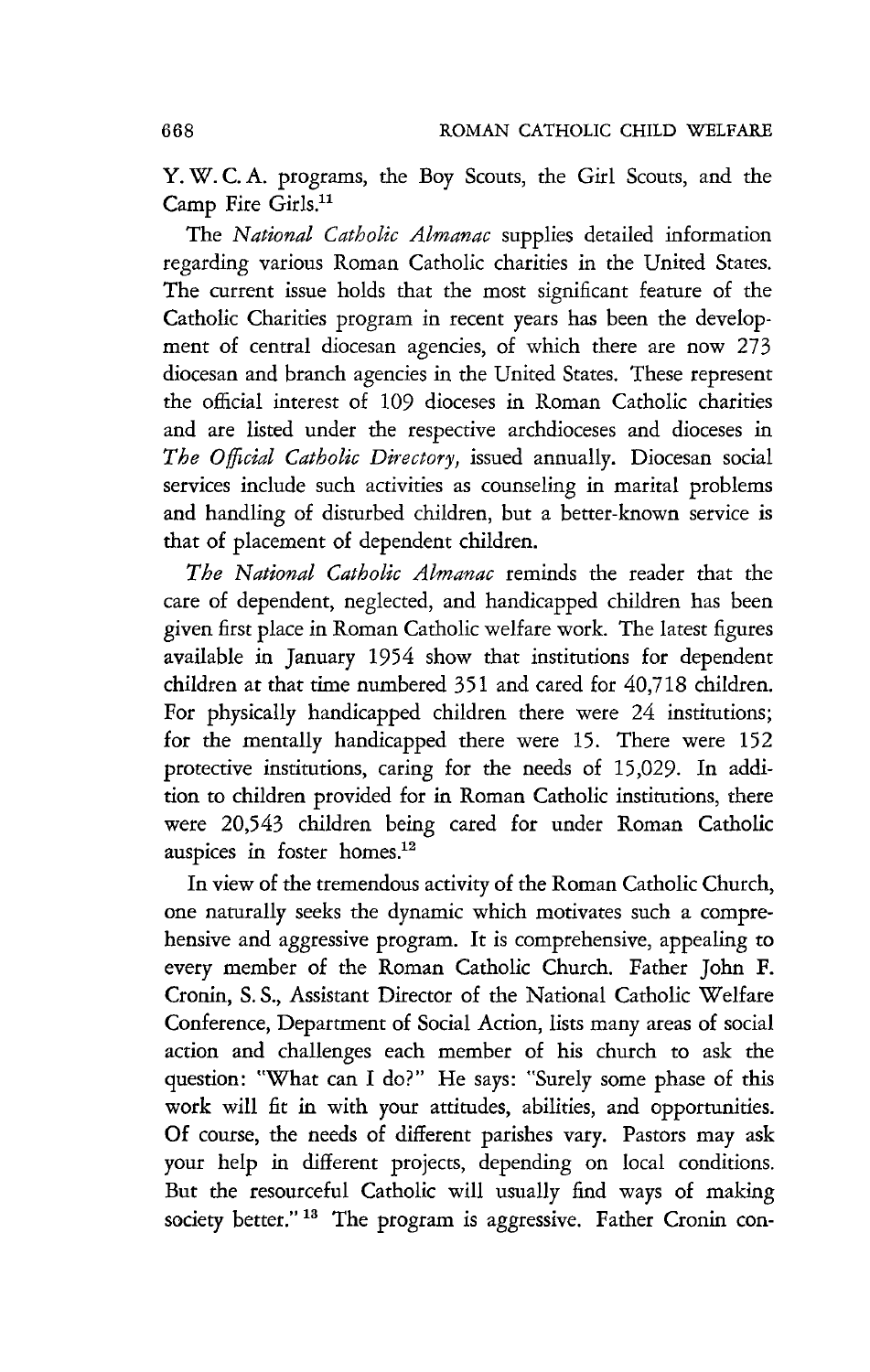#### ROMAN CATHOLIC CHILD WELFARE 669

tinues: "The apostolic Catholic seeks to make his faith an integral part of his life. He judges problems of the home, neighborhood, community, and work in terms of the ideals laid down by the Church. He then seeks to embody these ideals in his surroundings. Negatively, this means removal of conditions which make Christian living difficult. For example, he might ask which influences are harming home and children, and what can be done to correct these evils. Positively, Catholic action would mean to him a sustained effort to bring Christ into society." 14

Father A. H. Scheller, S. ]., Director of the School of Social Service at St. Louis University, emphasizing the spiritual aspect of social service, draws attention to the fact that though Christ's Gospel contains no systematic social program, yet we find in it a series of spiritual principles and motives, so charged with power that they gave a new direction and an unending impulse to all subsequent social work. Among the more important of Christ's doctrines Father Scheller finds the fatherhood of God and the brotherhood of man in Christ; the infinite value of the human personality; the supremacy of spiritual values; the obligation and splendor of benevolent service; divine compensation for the simplest service; Christ's life of service constituting a model of perfection. Under the heading "The Obligation and Splendor of Benevolent Service" Father Scheller says:

In Mt. 22:35-40 Christ places love of God and love of neighbor (charity) on an equal plane. One cannot practice [one] without the other. "A new commandment I give unto you: that you love one another as I have loved you." "By this shall all men know that you are my disciples if you have love for another"  $($  Jo. 13: 34-35). Loving service to one's neighbor is thus an obligation on every follower of Christ, but it is also a glorious duty: "As long as you did it to one of these, my least brethren, you did it unto me" (Mt.25:40). Service rendered to the needy is thus actually rendered unto Christ Himself.15

In viewing the religious aspects of Roman Catholic charities, one senses that charity, or love, is identified with social service. There is an emphasis on man's inherent goodness in his natural, unregenerated state. The regenerative power of the Gospel and the causal relationship between faith and love are not brought out in any discussion of motivation. The mere statement that faith is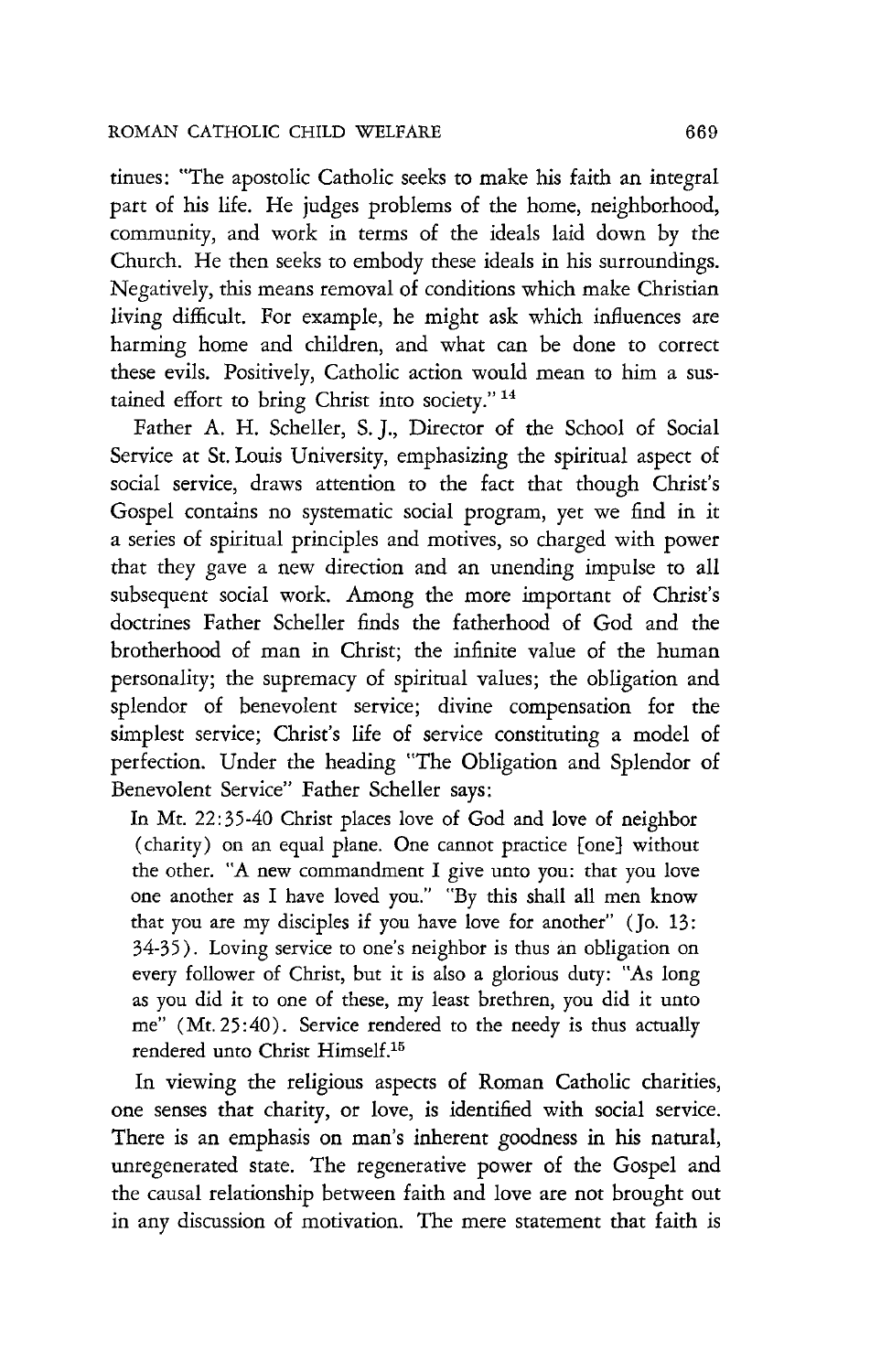never without love does not suffice. The emphasis is rather on merit and reward. Thus Marguerite T. Boylan, Executive Secretary, Catholic Charities, Diocese of Brooklyn, writing on social welfare in the Roman Catholic Church, in speaking of the philosophy of Roman Catholic social work, says:

There are certain fundamental truths upon which Catholic social work is built. First and foremost is the truth that we are made by God and that we are destined for eternal happiness with God. After Adam's fall God sent His only-begotten Son, the God-Man Jesus, upon the earth through Whose infinite merits man is rendered capable of meriting eternal life. In His goodness God endowed man with free will. This life is a time of probation and man must prove his own worthiness by his observation of both the natural and positive law of God, his Creator. Man's whole ability of meriting, however, as well as his actual merits and satisfactions, are derived from the infinite treasure of merits which Christ gained for us on the Cross (Council of Trent, Sess. VI, Chap. XVI; Sess. XIV, Chap. VIII). Catholic social work helps to lead man to God through Jesus Christ.16

Early Roman Catholic child care in the United States was motivated by the desire to preserve the faith of the dependent child. John O'Grady says:

The history of Catholic charities in the United States is almost always a history of the struggle of the immigrant for the preservation of the faith of his children. The immigrant entered into a civilization essentially Protestant. The whole life and outlook of the country was Protestant. Many people believed that a great favor was conferred on the child of the immigrant when he was rescued from his poor home in the slums and brought up in the ideals and virtues of Protestantism. Many others were governed only by sectarian or anti-Catholic proselytizing agencies. Before the Civil War the immigrant who needed assistance had to look to Protestant sources. In fact, the public institutions were just as Protestant in character as those operated by the individual denominations. Their agents were often ministers or ex-ministers, or women who were aggressively evangelistic. The Protestant religion was a part of their life and their spirit. When the friendless children of the Irish were brought to them, their only thought was to preserve them from the errors of "Romanism." 17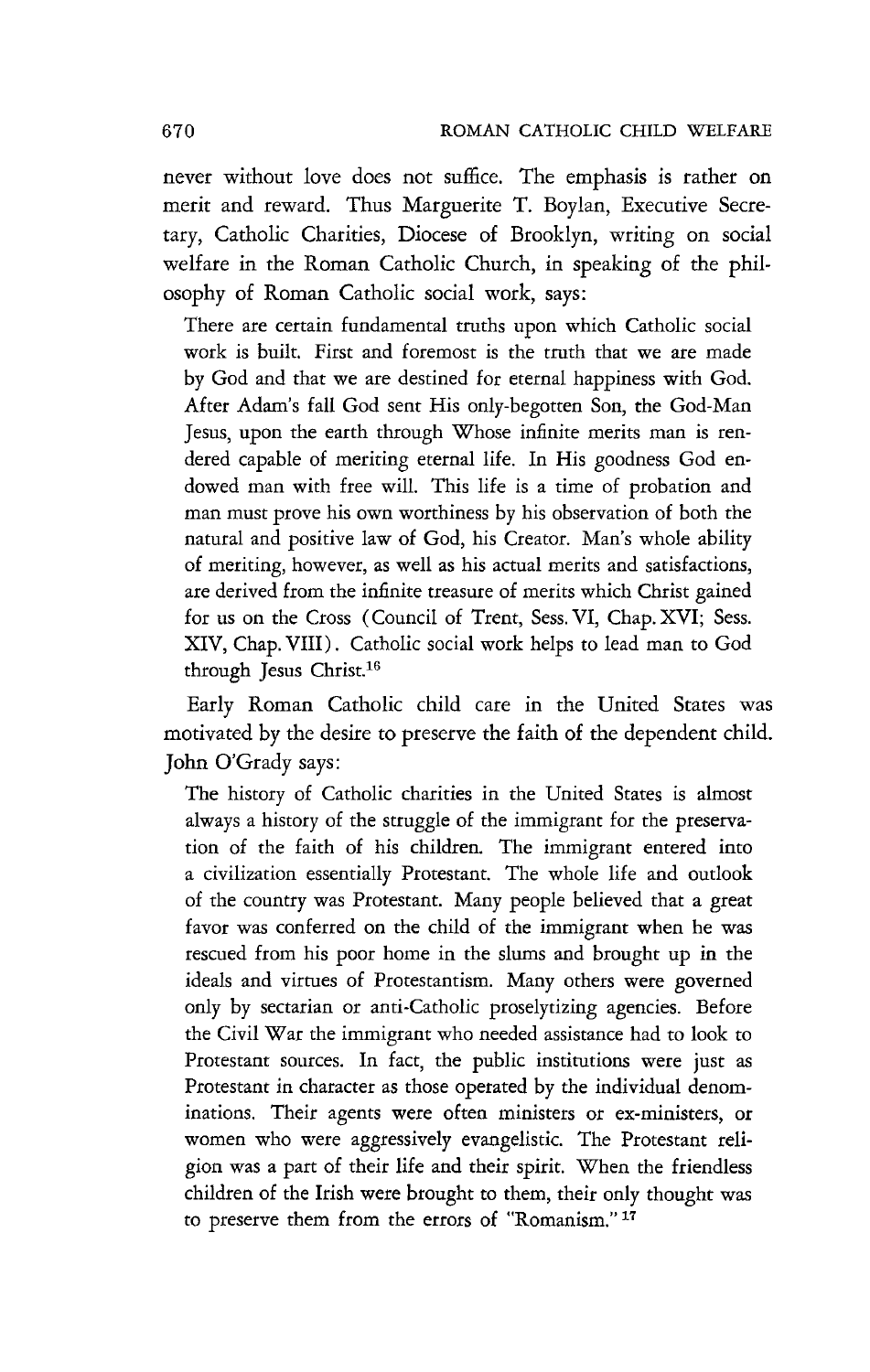### ROMAN CATHOLIC CHILD WELFARE 671

At the same time Roman Catholic authorities continued their struggle for the recognition of the principle that children should be brought up in instimtions and families of their faith. When in 1892 a Roman Catholic child was placed in a Methodist family by the County Children's Home in New Haven, Roman Catholics appealed to the courts against the action of this Home, but the Supreme Court of the State upheld the Home. Continued agitation on the part of the *Connecticut Catholic* led to the passing of a law by the State legislamre, providing that children should be placed in homes of the same religious faith as the parents.<sup>18</sup> This principle was also demanded for the placement of children in private homes. Deprecating any effort on the part of Protestant agencies to gain converts among Roman Catholics, Marguerite T. Boylan says: "To the true Catholic, religion is his most treasured possession, and any effort designed to rob him of his faith stirs up a feeling of deepest resentment."<sup>19</sup>

Papal social teaching in Roman Catholic schools is largely based on the social encyclicals, which, say the educators, should be taught in religion, sociology, economics, history, social problems, ethics, typewriting, shorthand, and any other classes where the social teaching of the church can be profitably explained. According to Gerald J. Schnepp and Thomas J. Bain there is considerable room for additional coverage. In the light of their investigation it appears that formal presentation of one or more social encyclicals is offered by 83 per cent of Roman Catholic high schools, 62 per cent of colleges, and 41 per cent of the seminaries.<sup>20</sup>

Religion being the most treasured possession to the true Roman Catholic, it is but natural that he would want to pass his religion on to the non-Roman Catholic. Protestant social workers and pastors have had occasion to observe that desire. Though it would be hazardous to base a general policy on isolated instances in the treatment by Roman Catholic authorities of non-Roman Catholic children coming to Roman Catholic institutions, such cases as the following seem to be numerous enough to cause alarm among Protestant social workers. In a New York foundling hospital, run by the Sisters of Charity, a child is baptized by the priest upon admission, thus becoming Roman Catholic. This is quite logical. Not so is the case of an unwed Protestant mother's child, whom